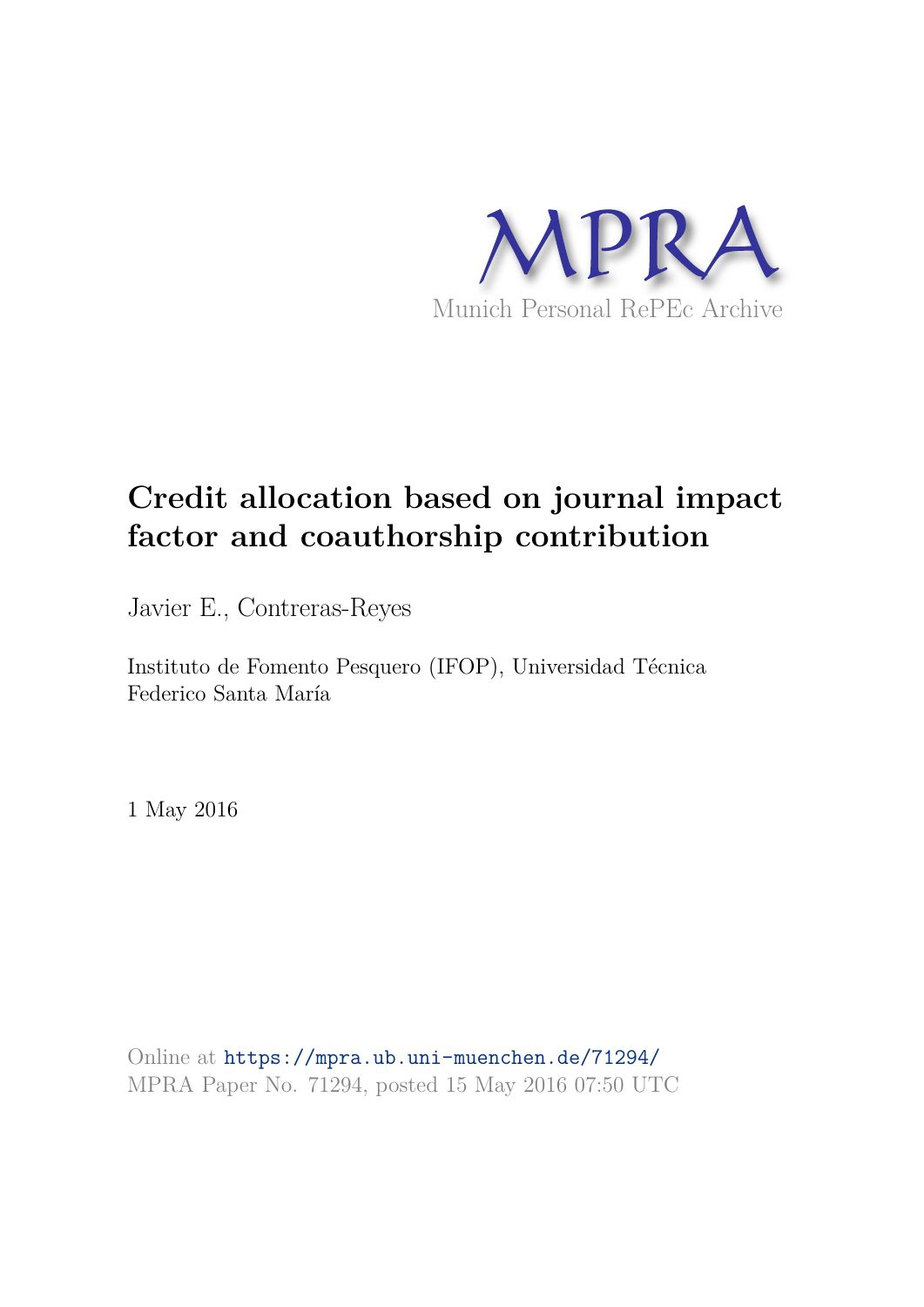# Credit allocation based on journal impact factor and coauthorship contribution

Javier E. Contreras-Reyesa,b,<sup>∗</sup>

 $a<sup>a</sup> Departmento de Economía y Estadística, Division de Investigación Pesquera,$ Instituto de Fomento Pesquero (IFOP), Valparaíso, Chile  $b$ Departamento de Matemáticas, Universidad Técnica Federico Santa María, Valparaíso, Chile

#### Abstract

Some research institutions demand researchers to distribute the incomes they earn from publishing papers to their researchers and/or co-authors. In this study, we deal with the Impact Factor-based ranking journal as a criteria for the correct distribution of these incomes. We also include the Authorship Credit factor for distribution of the incomes among authors, using the geometric progression of Cantor's theory and the Harmonic Credit Index. Depending on the ranking of the journal, the proposed model develops a proper publication credit allocation among all authors. Moreover, our tool can be deployed in the evaluation of an institution for a funding program, as well as calculating the amounts necessary to incentivize research among personnel.

Key words: co-author credit; impact factor; ranking; Cantor's succession; harmonic credit

## 1. Introduction

Research institutions like universities or governmental/military institutes require staff to re-distribute the remunerations they receive from publishing in journals among their researchers/employers (Groshen 1991). Thus, one wage type earned for published papers serves as payment to co-authors. This problem is difficult to solve, given the prevalent conflicts of interest in many institutions, where distribution of payments is often unjust due to bad practice or ignorance. Therefore, a quantitative method to deal with distribution issues in relation to co-authorship is necessary.

The impact factor (IF) is a citation-based measure for performance related to prestige and proliferation of journals in which research institutions publish their papers (Mattsson et al. 2011). A journal's IF gives the mean number of citations received by papers that have been published in these journals, and is one of the most popular indexes regarding quantitative methods to evaluate research (Bouyssou and Marchant

<sup>\*</sup>Corresponding author, Phone +56 7 9608218. Address: Departamento de Economía y Estadística, División de Investigación Pesquera, Instituto de Fomento Pesquero, Blanco 839, Valparaíso, Chile.

Email addresses: jecontrr@uc.cl, javier.contreras@ifop.cl (Javier E. Contreras-Reyes)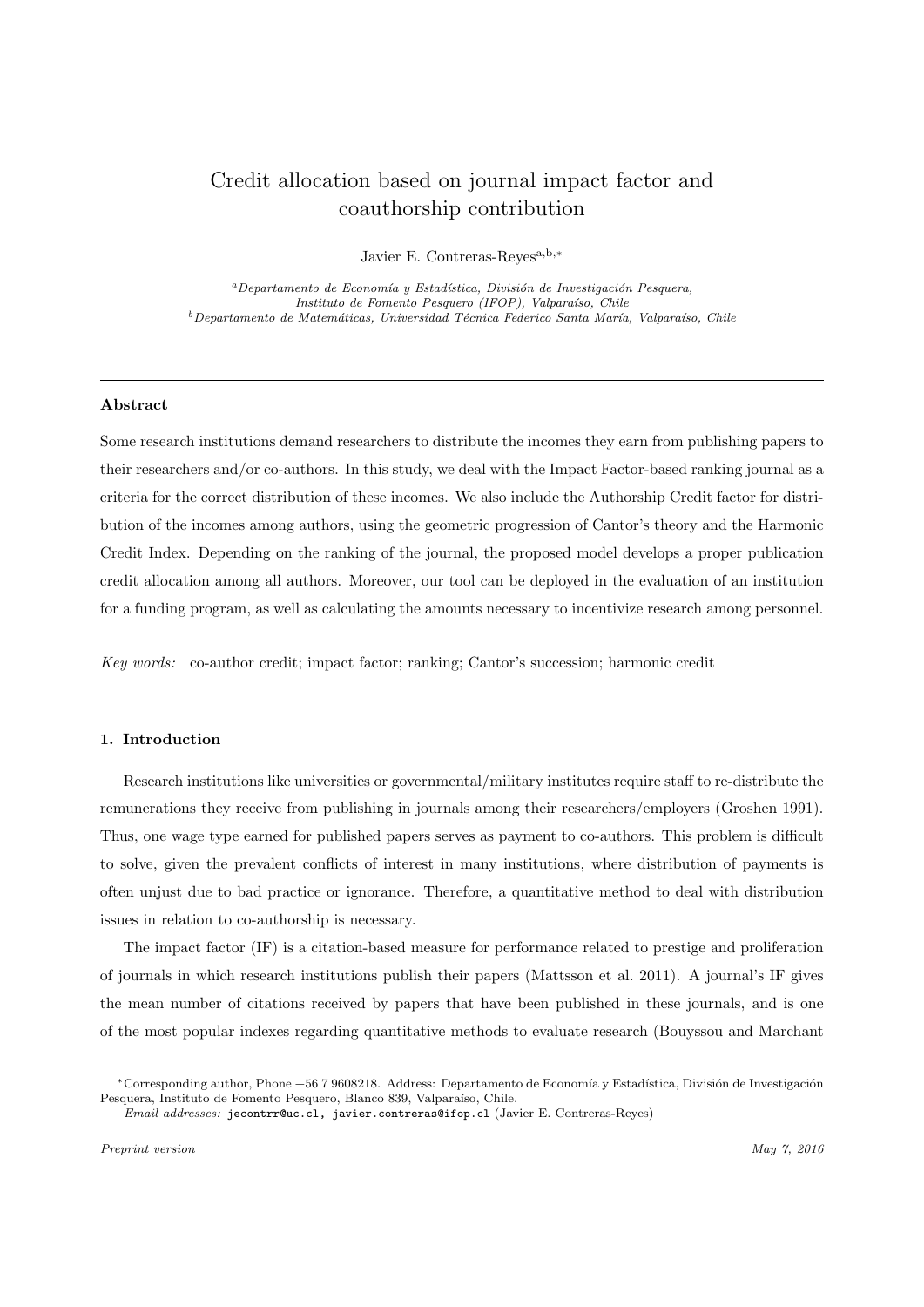2011). Moreover, the number of citations determines the impact of journals on journal rankings (Tsai 2014). Generally, journals with a high IF contain a lower percentage of uncited articles (Hsu and Huang 2012).

In this paper, we present a model for the distribution of money benefits to an individual or a group of co-authors who published an International Scientific Indexing (ISI) paper. The model is based on two elements:

- (i) the ranking of the journal based on Impact Factor (IF) as a criterion for weighing the distribution of these incomes; and
- (ii) the authorship credit factor for a distribution of the incomes among the authors (Lukovits and Vinkler 1995), useful for multi-authored scientific publications.

Below our authorship factor considers the geometric progression of Cantor's theory (Cantor 1883), which we then compare with the harmonic credit approach of Hagen (2008). Finally, we illustrate our results using three publications with varying numbers of co-authors, and journals with distinct IF and scholarly fields.

### 2. Credit distribution model

Let t be the total publication credit allocated for one article  $(t > 0)$ , and let r be the quotient of the journal's rank with respect to the total number of journals  $(0 < r < 1)$ . The journal's rank is based on IF and is associated to the journal's area, as by the Web of Science. Let  $p$  be a proportion arbitrarily assigned to an institution to define the income base from the total  $t$ . Thus, the total publication credit allocated for all authors is obtained by

(1) 
$$
Q_t(p,r) = pt + (1-p)(1-r)t, \quad 0 \le p \le 1,
$$

Function (1) depends only on the variables p and r; t is known. Evaluating point  $(1,0)$  in the second derivative we obtain

$$
\frac{\partial^2}{\partial p \partial r} Q_t(p, r) = t > 0,
$$

i.e.,  $Q_t(p,r)$  reaches a relative maximum at  $(1,0)$  and is given by the total available amount. Therefore,  $Q_t(p,r) \leq t$  for all  $0 \leq p \leq 1$  and for any  $t > 0$ . We can interpret the model (1) with respect to p as:

- (i) if  $p = 1$ , the credit  $Q_t(1, r)$  corresponds to the available funding. Even if relative maximum t is reached with this value, it does not incentivize the publication with respect to the journal quality;
- (ii) if  $0 < p < 1$ , the credit  $Q_t(p,r)$  is the sum of a bonus base, pt, with an extra bonus,  $(1-p)(1-r)t$ , given by the IF of the journal. This is favourable if an institution wishes to incentivize a publication with respect to journal quality;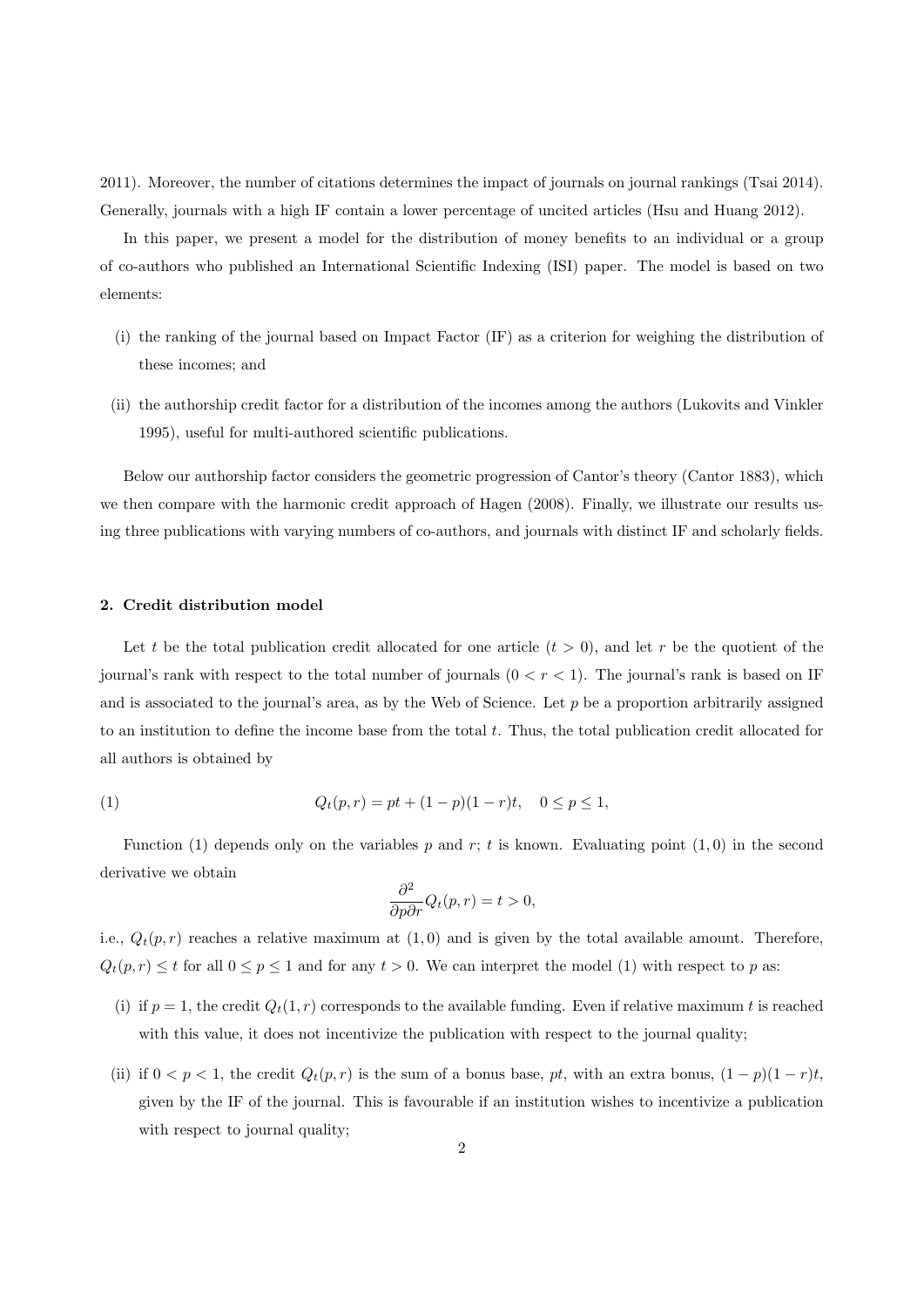(iii) if  $p = 0$ , the credit  $Q_t(0, r)$  depends not only on the available funding, but also relates to journal ranking. This is a non-favourable case if an institution wishes to use all available funding to incentivize publication (Figure 1 illustrates the aforementioned cases).



Figure 1: Total publication credit  $Q \equiv Q_t(p,r)$  allocated for all authors, with  $t = 10^6$ ,  $0 \le p \le 1$ , and  $0 < r \le 1$ .

When  $r \approx 0$  and  $p = 1$ , the total amount is maximized, and is minimized when  $r = 1$  and  $p \approx 0$ . For these values, the amount quickly decreases and the value  $p = 0.5$  could be acceptable to differentiate the credit base from the credit related to journal ranking. Values of r near (and including it) 1 correspond to journals with the lowest impact, and  $Q_t(0,r) = 0$ ,  $Q_t(p,r) = pt$  and  $Q_t(1,r) = t$ . This means that the ranking influences negatively the total publication credit. In a contrary case, values of t near zero relate to the more prestigious journals. Given the values  $p, r$  and  $t$ , model (1) gives the total credit to be allocated for the co-authors. As such, the institutions generally divided the credit equally among all co-authors (Hagen 2008).

In the next section, we consider three authorship credit indexes to distribute the credit  $Q_t(p,r)$  in fractional form to privilege the main authors of a paper.

#### 3. Authorship credit indexes

The total credit determined by model (1) is related to the publication; but how could it be assigned to the publication's authors? Authorship credit for multi-authored scientific publications is routinely allocated either by issuing full publication credit repeatedly to all co-authors (Hagen 2008), or by dividing one credit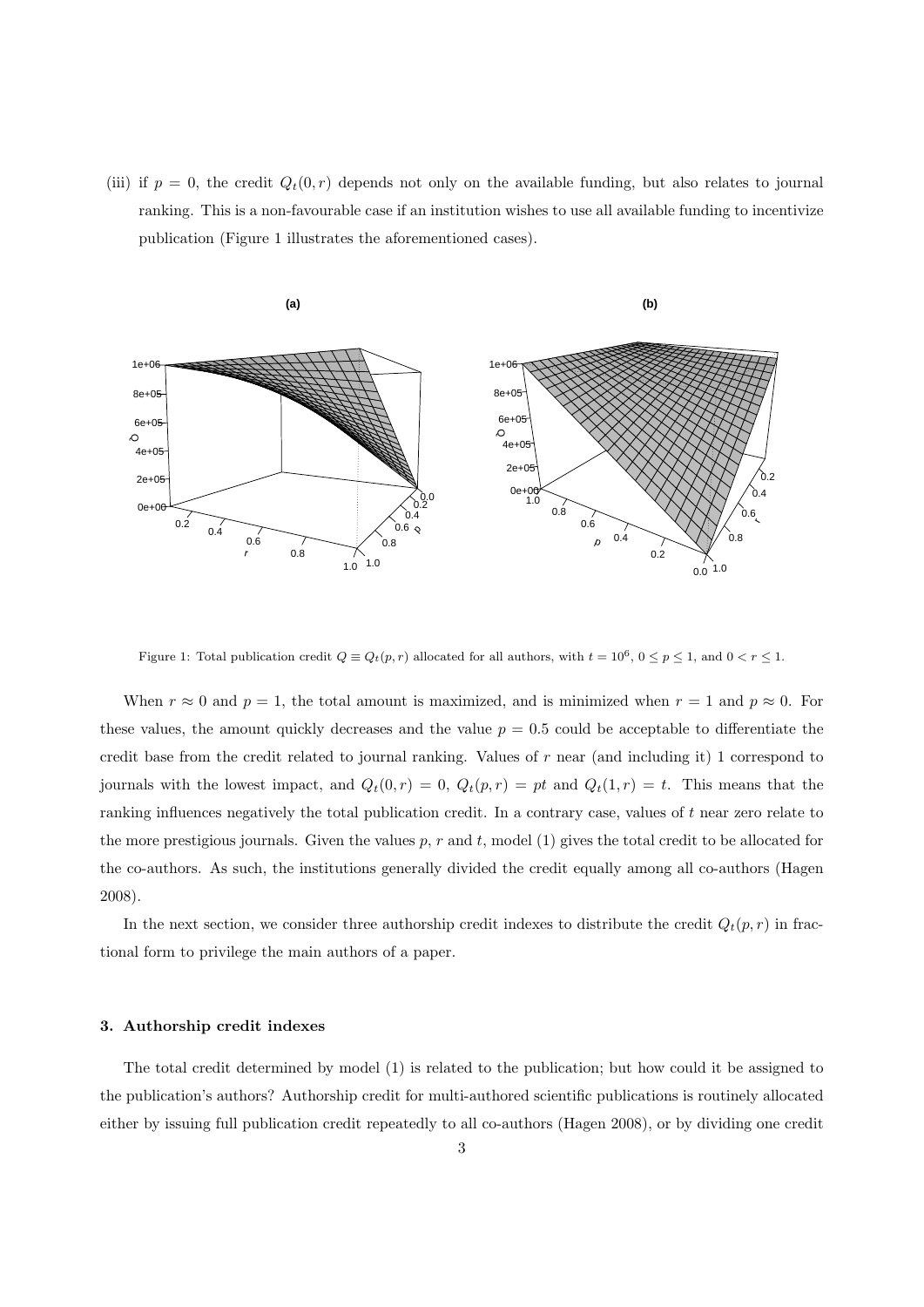equally among all of them (Karpov 2014). We consider this latter option. That is, the credit allocated for a specific author is

$$
(2) \qquad \qquad A_t^i(p,r) = P_i Q_t(p,r),
$$

where  $P_i$ ,  $0 < P_i < 1$ , corresponds to a succession of proportions or weight of the total credit. From (2) it becomes clear that infinite  $P_i$  functions exist to share the incomes between N authors. In addition, the condition called sums of all shares  $P_i$  is equal to 1 is accomplished (Hagen 2008). Among all of these functions proposed in the literature (Egghe et al. 2000; Hagen 2013), we highlight the Harmonic Credit Index in the next subsection.

#### 3.1. Harmonic credit index

Hagen (2008) proposed the Harmonic Credit Index (HCI)  $H_i$  for the *i*th-author as follows:

(3) 
$$
H_i = \frac{1}{i} \left( \sum_{j=1}^N \frac{1}{j} \right)^{-1}, \quad i = 1, ..., N,
$$

where  $N$  is the number of authors. The d'Alembert's ratio test for succession (3) shows that

$$
\lim_{i \to \infty} |H_{i+1}/H_i| = 1,
$$

meaning the test is inconclusive. However, the property (i) of Section 3.1,  $H_1 + ... + H_N = 1$ , ensures the convergence of this succession (Hagen 2008). HCI ensures that:

- (i) the total publication credit is shared among all coauthors;
- (ii) the main author gets most credit, and the  $(i + 1)$ th author receives more credit than the *i*th author;
- (iii) the higher the number of authors, the less credit per author.

In Hagen (2013), HCI is compared with various co-author credit models such as fractional, Liu-Fang, Lukovits-Vinkler, and Trueba-Guerrero. For an empirical dataset including medicine, bibliometric literature, psychology, and chemistry (see more details in Hagen 2010), HCI performs better than its competitors explaining nearly 97% of the variation versus, for example, 40% of fractional credit index.

The amount assigned to co-authors of (2) can be evaluated using (3), yielding

$$
(4) \qquad A_t^i(p,r) = H_i Q_t(p,r).
$$

Following from these properties of HCI, the total sum of  $A_p^i(t,r)$  is equal to the credit  $Q_t(p,r)$  assigned to all co-authors. Thus, formula (4) gives the complete HCI.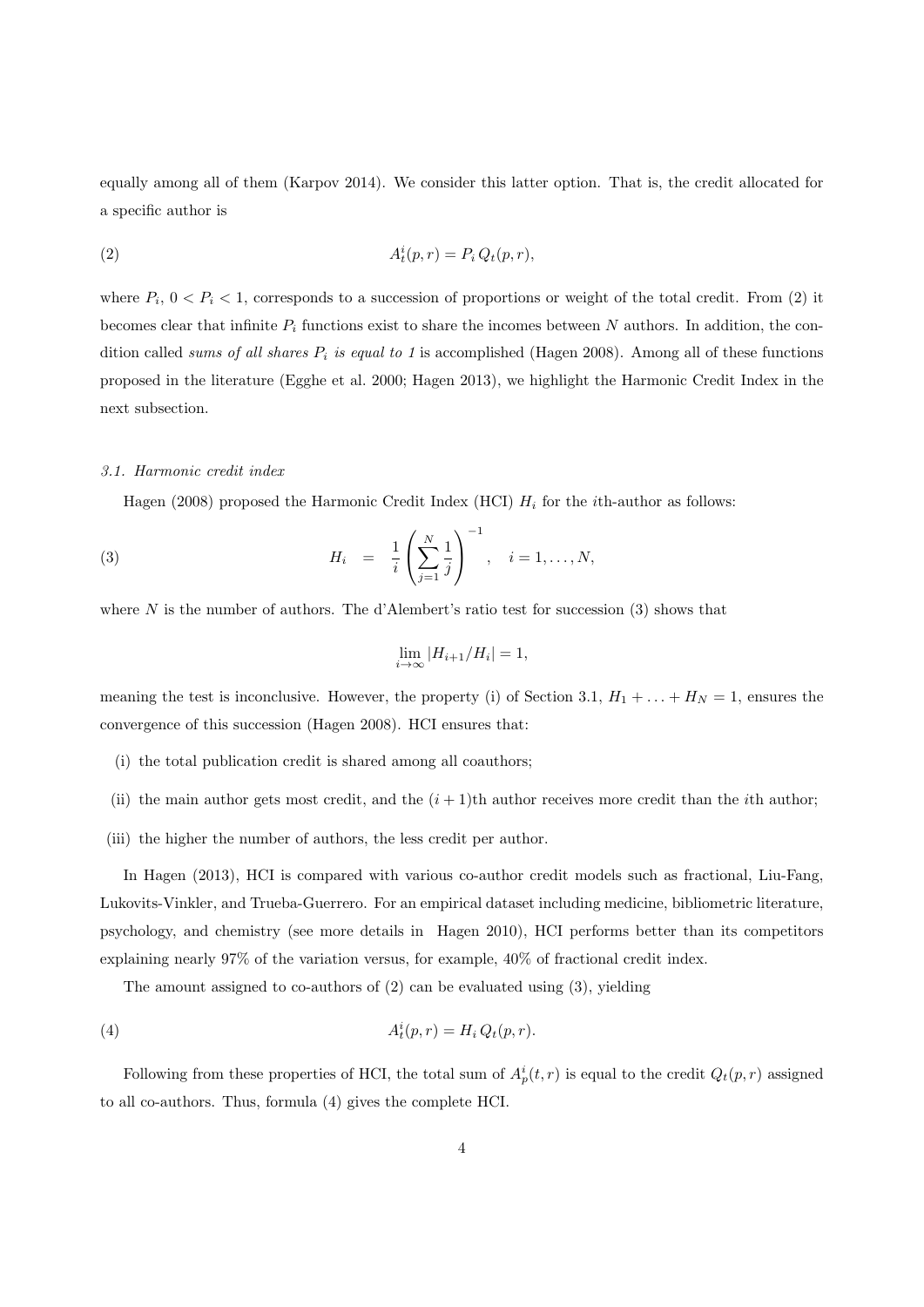#### 3.2. Cantor's succession index

A geometric progression can be considered as a co-author credit index. The formula

(5) 
$$
C_i = \frac{2^{i-1}}{3^i}, \quad i = 1, ..., N,
$$

with  $N$  the number of authors, corresponds to the proportion of the unit interval remaining, or Cantor's set (Cantor 1883).

The d'Alembert's ratio test shows that

$$
\lim_{i \to \infty} |C_{i+1}/C_i| = 2/3 < 1,
$$

i.e., the series converges absolutely.

Compared with  $H_i$ ,  $C_i$  do not depend on the total number of authors. However, the total sum of the  $C_i$ 's is less than 1; it is 1 only for a large number N of authors. These series correspond to the total length removed from Cantor's sets. Figure 2 compares both successions (3) and (5) between  $N = 20$  authors. It shows that the first five  $H_i$  proportions differ from each author in a decreasing order. The first five  $C_i$ , however, are about similar to each author, but in decreasing order. Only for  $i = 6$  both successions are about equal and for  $i > 6$ ,  $H_i$  tends to be larger than  $C_i$  but with similar distribution among these authors. This illustrates that Cantor's succession is also a fractional counting, where one credit is divided non-uniformly among all co-authors (Hagen 2008, 2010). Therefore, this succession also corrects for the inflationary bias produced by multi-authored publications.

As in Section 3.1, co-author amount assignment of (2) can be evaluated using (5) to obtain

(6) 
$$
A_t^i(p,r) = C_i Q_t(p,r).
$$

Hereafter, we will refer to formula (6) as the Cantor's Succession Index (CSI). We see that the total sum of  $A_p^i(t,r)$  is less than the total credit  $Q_p(t,r)$ . If a large number of co-authors worked on the publication, the total sum of  $A_p^i(t,r)$  tends to be the total credit  $Q_p(t,r)$ . However, for a small number of authors, CSI produces an error in the distribution and a considerable bias, leading to ill-distributed credit. For this reason, and to obtain an index with which this important property is accomplished, it is necessary to implement a correction factor for CSI, as presented in the next subsection.

#### 3.3. Adjusted Cantor's succession index

For a finite number of authors  $N$ , we have the publication credit

(7) 
$$
\varepsilon = Q_t(p,r) - \sum_{i=1}^N A_t^i(p,r) = Q_t(p,r) \left(1 - \sum_{i=1}^N C_i\right)
$$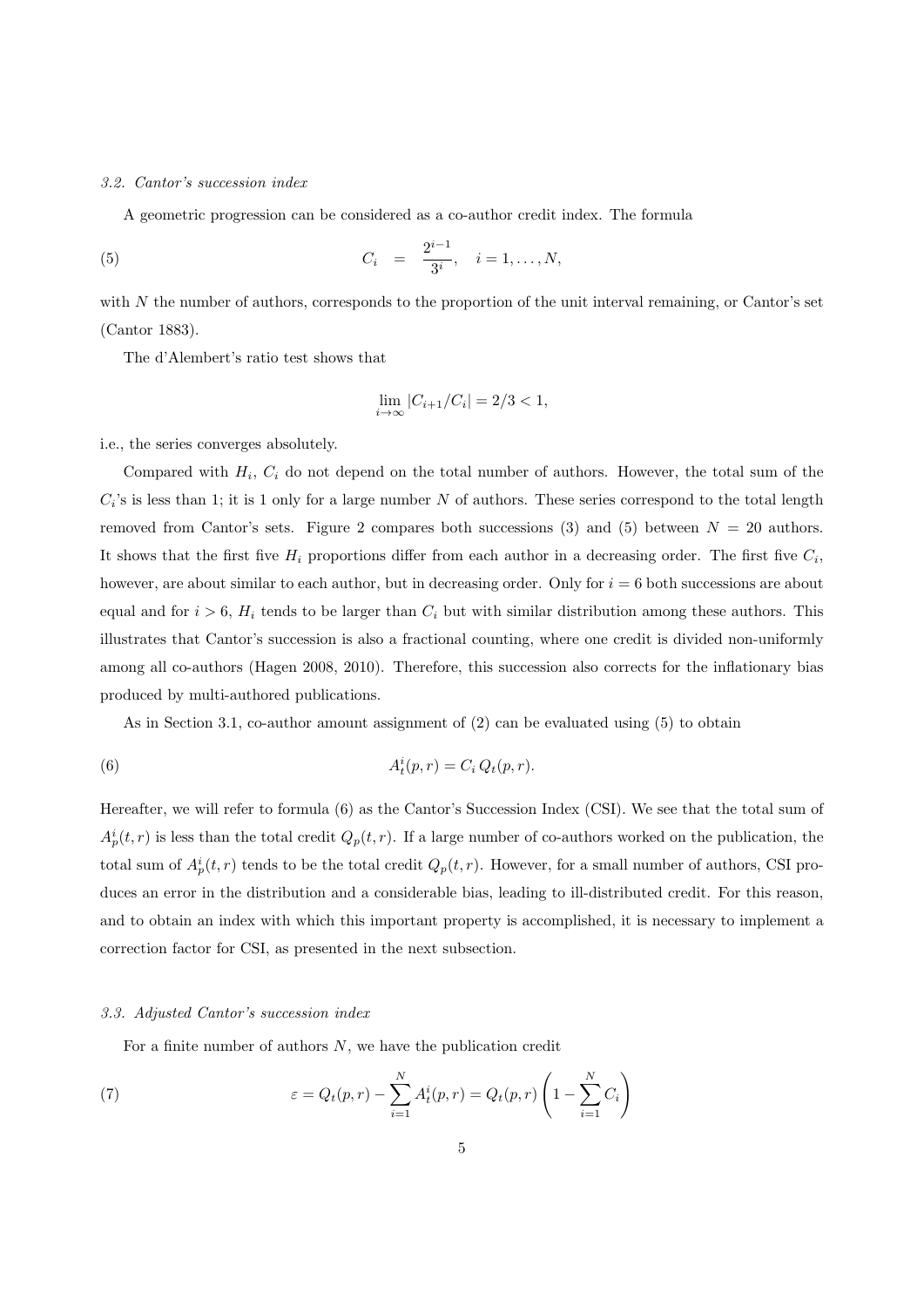

Figure 2: Harmonic credit (HI) and Cantor's succession (CS) for  $N = 20$  authors.

that is always positive and is zero when  $N \to \infty$ . Using (7), we define a corrected version for  $A_p^i(t, r)$  as

(8) 
$$
\bar{A}_t^i(p,r) = A_t^i(p,r) + \frac{\varepsilon}{N}.
$$

Hereafter, we will refer to formula (8) as the Adjusted Cantor's Succession Index (ACSI).

From (8), it is clear that  $\bar{A}_t^i(p,r) = A_t^i(p,r)$  when  $N \to \infty$ . Considering (7) and (8), we can corroborate that  $\sum_{i=1}^{N} \bar{A}_t^i(p,r) = Q_t(p,r)$ . Based on ACSI, we obtain a new publication credit allocated for an specific ith author in (2) given by

(9) 
$$
\bar{A}_t^i(p,r) = C_i Q_t(p,r) + \frac{\varepsilon}{N}.
$$

ACSI also preserves the property of fractional counting, where one credit is divided non-uniformly and equally among the main co-authors and the rest, respectively.

# 4. Examples

We illustrate the performance of each co-author credit from ISI publications, considering formulas (4) and (9) and a bonus base proportion of  $p = 0.5$ , in the following examples: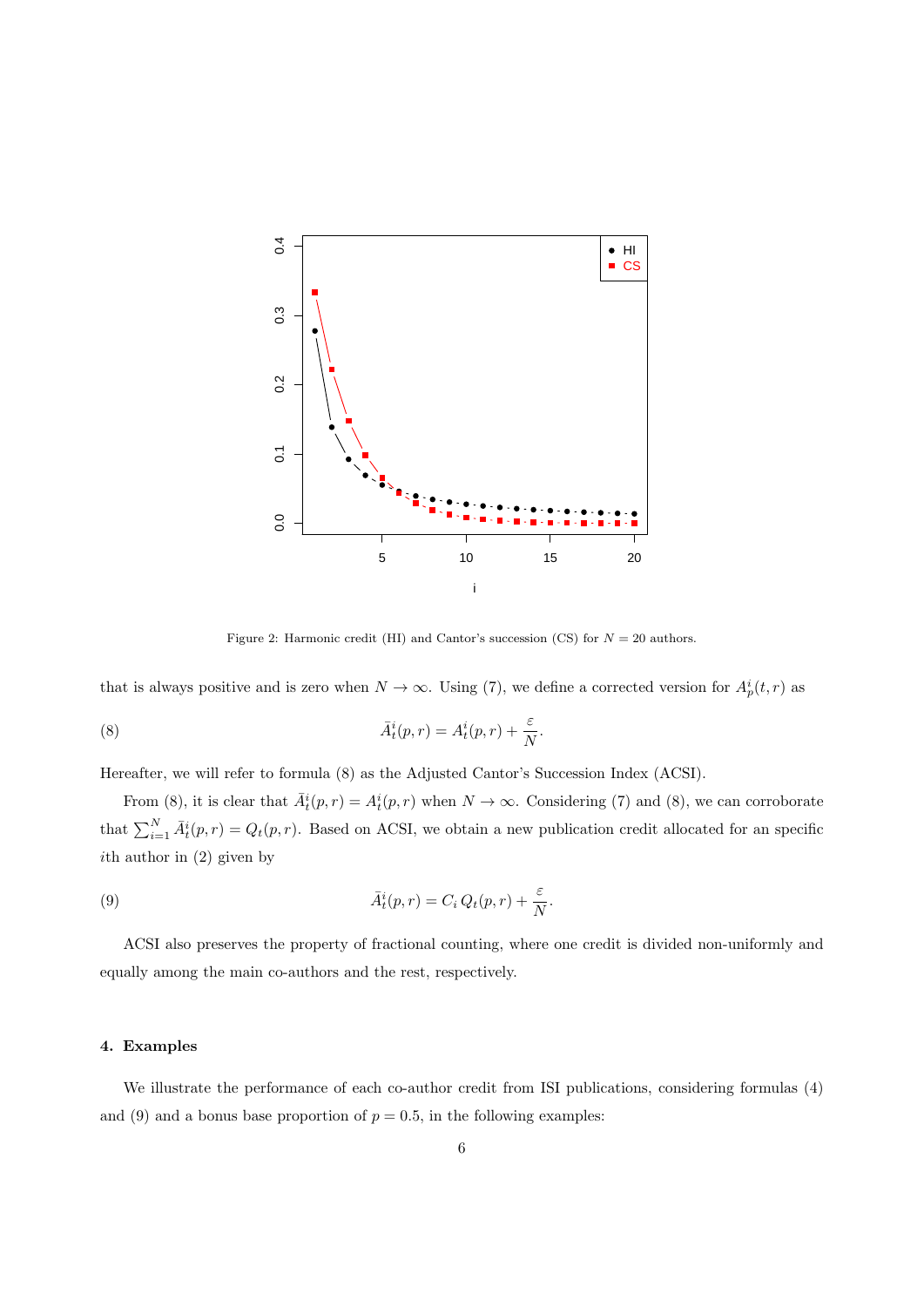1. The Earth and Planetary Science Letters ISI journal has an impact factor of 4.724 (according to the Web of Science 2013), and ranked 5th out of 80 journals in the field of Geochemistry  $\mathscr C$  Geophysics. Considering research by Lange et al. (2012), for the values  $t = 2 \times 10^6$ ,  $r = 0.063$  and  $N = 11$ , the publication credit allocation between the N authors is  $Q_t(0.5, 0.063) = 1,937,000$  for HCI and ACSI and  $Q_t(0.5, 0.063) = 1,914,606$  for CSI (see Table 1). The total proportion of  $C_i$  is near 1 given the large list of coauthors. This produces CSI near ACSI. However, for the properties mentioned in Section 3.1, HCI distributed the credit to the three main authors in a non-uniform way, whereas ACSI provides more equal credits among them.

| Author<br>(i)  | $C_i$ | $\overline{\text{CSI}}$ | ACSI         | $H_i$ | HCI          |
|----------------|-------|-------------------------|--------------|-------|--------------|
| 1              | 0.333 | 645,666.67              | 647,702.46   | 0.331 | 641,416.78   |
| $\overline{2}$ | 0.222 | 430,444.44              | 432,480.23   | 0.166 | 320,708.39   |
| 3              | 0.148 | 286,962.96              | 288,998.75   | 0.110 | 213,805.59   |
| 4              | 0.099 | 191,308.64              | 193,344.43   | 0.083 | 160,354.19   |
| 5              | 0.066 | 127,539.10              | 129,574.89   | 0.066 | 128,283.36   |
| 6              | 0.044 | 85,026.06               | 87,061.85    | 0.055 | 106,902.80   |
| 7              | 0.029 | 56,684.04               | 58,719.83    | 0.047 | 91,630.97    |
| 8              | 0.020 | 37,789.36               | 39,825.15    | 0.041 | 80,177.10    |
| 9              | 0.013 | 25,192.91               | 27,228.70    | 0.037 | 71,268.53    |
| 10             | 0.009 | 16,795.27               | 18,831.06    | 0.033 | 64,141.68    |
| 11             | 0.006 | 11,196.85               | 13,232.64    | 0.030 | 58,310.62    |
| Total          | 0.989 | 1,914,606.00            | 1,937,000.00 | 1     | 1,937,000.00 |

Table 1: Credit coauthorship distribution considering the paper Lange et al. (2012).

2. The Fisheries Research ISI journal has an impact factor of 1.843 (according to the Web of Science 2013), and ranked 12 out of 50 journals in the Fisheries field. Considering research by Contreras-Reyes et al. (2014), for the values  $t = 1.2 \times 10^6$ ,  $r = 0.24$  and  $N = 3$ , the publication credit allocation between the N authors is  $Q_t(0.5, 0.24) = 1,056,000$  for HCI and ACSI and  $Q_t(0.5, 0.24) = 743,111.1$  for CSI (see Table 2). In contrast to the first example,  $C_i$  is far from 1, given the short list of coauthors, thus CSI is far from ACSI. In this case, HCI should be more adequate to distribute the total amount between the three authors. However, ACSI preserves the proportion among the authors.

Table 2: Credit coauthorship distribution considering the paper Contreras-Reyes et al. (2014).

| Author $(i)$ | $C_i$ | <b>CSI</b> | ACSI        | $H_i$ | <b>HCI</b> |
|--------------|-------|------------|-------------|-------|------------|
|              | 0.333 | 352,000.0  | 456.296.3   | 0.545 | 576,000    |
|              | 0.222 | 234.666.7  | 338,963.0   | 0.273 | 288,000    |
| 3            | 0.148 | 156,444.4  | 260.740.7   | 0.182 | 192,000    |
| Total        | 0.704 | 743.111.1  | 1,056,000.0 |       | 1,056,000  |

3. Consider now Ausloos (2015). The Physica A ISI journal has an impact factor of 1.722 (according to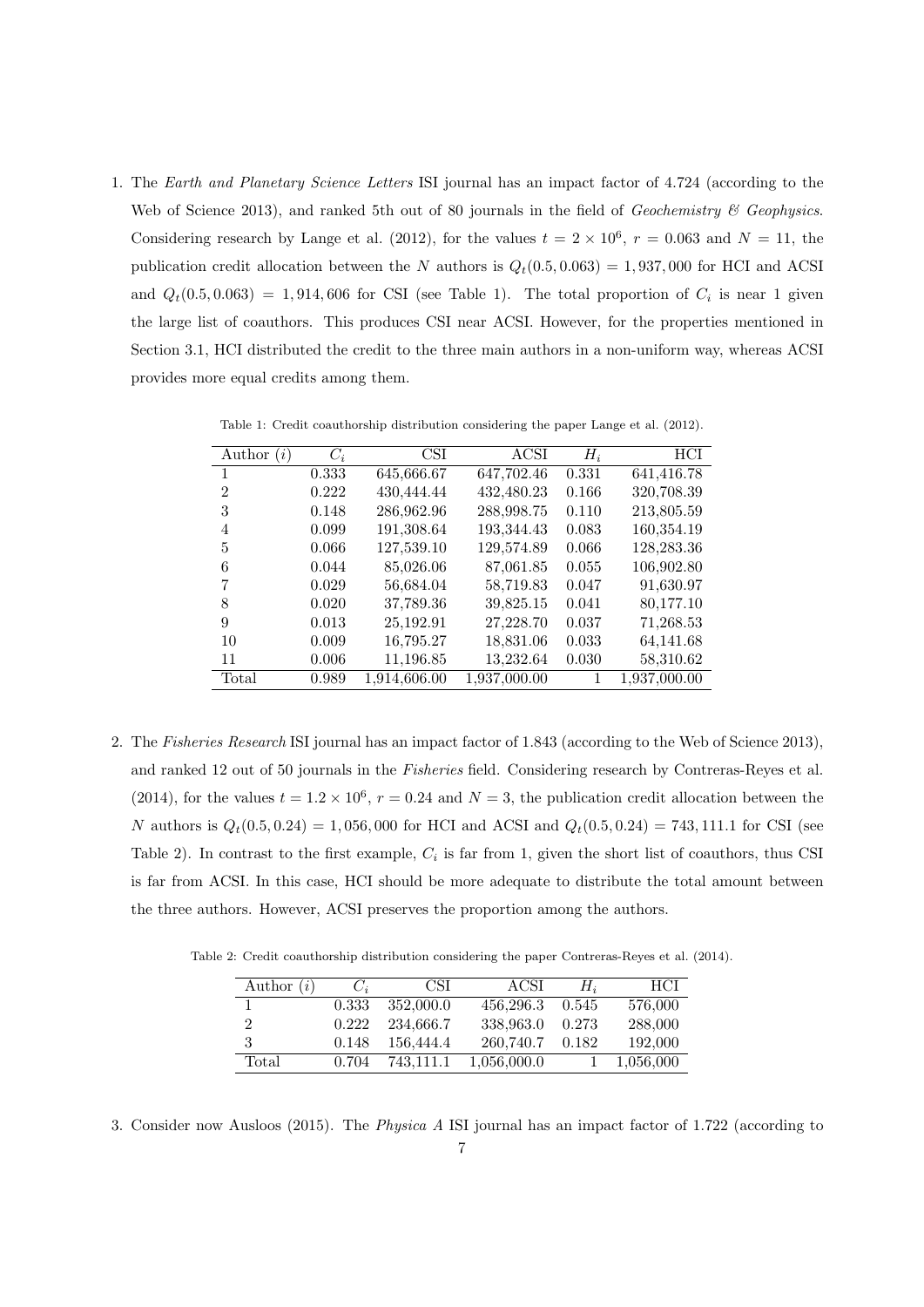the Web of Science 2013), and is ranked 25 out of 78 journals in the Physics Multidisciplinary field. For the values  $t = 1.2 \times 10^6$ ,  $r = 0.321$  and  $N = 1$ , the publication credit allocation for the author is  $Q_t(0.5, 0.321) = 792,308$  for HCI, CSI and ACSI. Given that we have only one author, obviously CSI does not provide a precise criterion. Using the adjusted version, we obtain the same result for HCI.

#### 5. Conclusions

The proposed bonus distribution model gives a publication credit allocation associated to the performance of a journal, given by its IF-based ranking. This approach allows to restrict the credit allocated to each author, and so ranking criteria encourage research activity in an institution and to publish in higher-ranked journals. This tool is also helpful when an institution needs to be evaluated for a funding program as well as to determine where to direct amounts to incentivize research (Egghe et al. 2000).

The proposed model is not restricted to a specific succession index. The most simple index is one that divides the total available amount equally among all co-authors (Hagen 2008). Cantor's index considers authorship rank instead, and the HCI considers these ranks and the number of co-authors. HCI provides different credits among the main authors, where this number depends on the total number of authors. However, the HCI should be employed for three main reasons:

- (i) HCI proportions differ from each author in a decreasing order, allocating the higher amounts of credit to the prime authors, who make larger individual contributions to a paper (Mattsson et al. 2011);
- (ii) Adjusted Cantor's Index is still a fractional counting, and only divides non-uniformly the first fraction of the credit among all co-authors; and
- (iii) HCI's formula is much more tractable and simpler than ACSI.

Since the selection of proportion  $p$  of the proposed model is largely influenced by institution's policies, the model allows for sufficient flexibility to decide how to develop research among co-authors. Actually, several institutions such as universities choose option (i) of Section 2, assuming that an ISI paper deserves recognition only if it has the aforementioned indexation. This looks erroneous, however, because the journal ranking provides a qualification to measure its reputation with respect to an associated field (Bouyssou and Marchant 2011).

Given that H-index is probably not the best indicator/predictor of the journal quality (Hirsch 2007), the model can be easily adapted to a more effective index to determine the ranking  $r$ . Additionally, further research using a stochastic H-index (Nair and Turlach 2012) is needed, where the underlying proposed model is dependent on time.